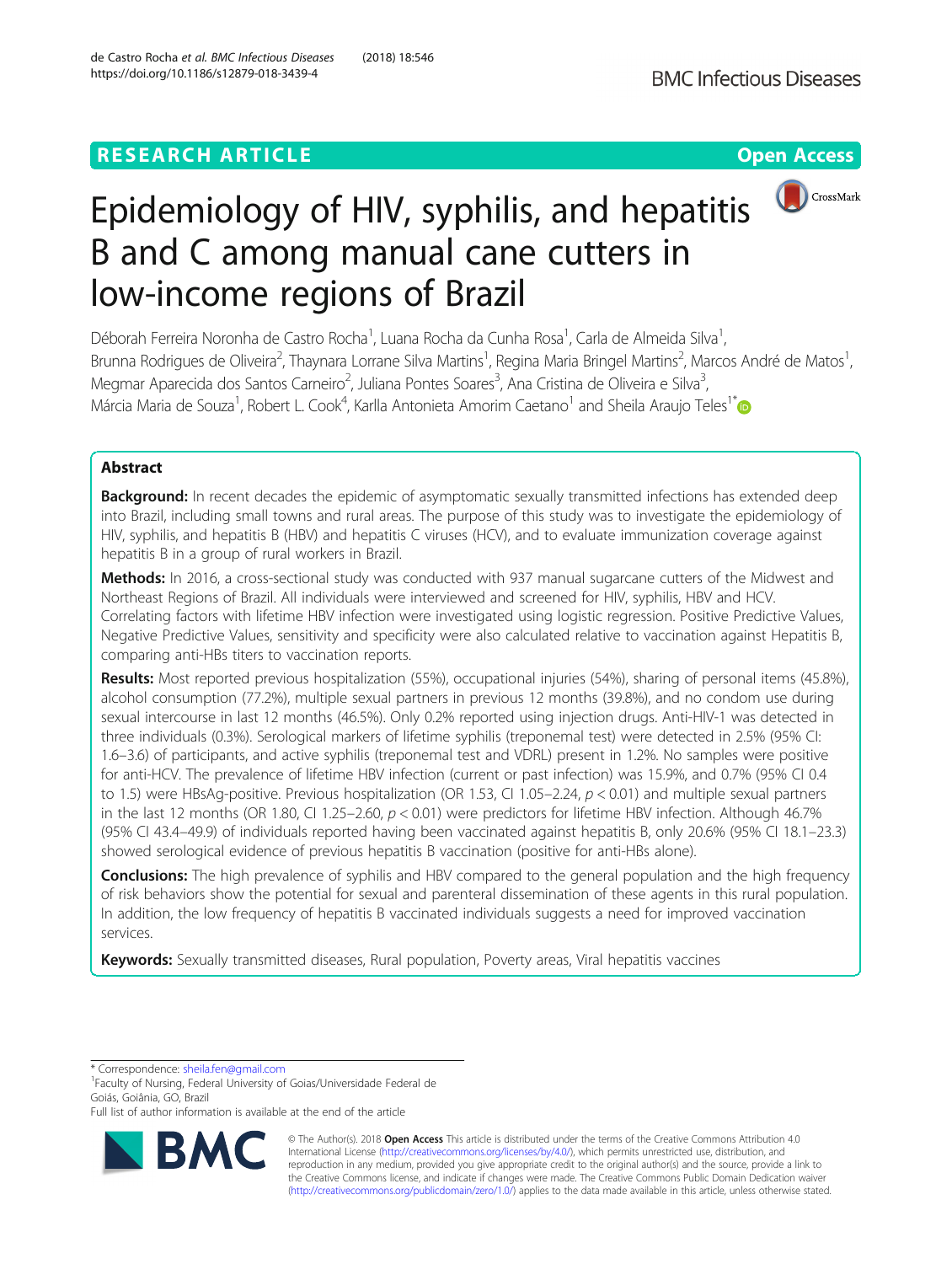# Background

Despite advancements in prevention and diagnosis, asymptomatic sexually transmitted infections are a major challenge for global infection control [\[1](#page-8-0), [2](#page-8-0)]. Worldwide, 36.7 million people are living with HIV [\[3](#page-8-0)], while approximately 5.6 million new cases of syphilis occur each year  $[4]$  $[4]$ . Hepatitis B and C, in turn, are also a major public health challenge, and 325 million people are chronic carriers of these viruses [\[2](#page-8-0)]. Although globally the hepatitis B vaccine has decreased the burden of hepatitis B virus infection significantly, most adult individuals remain susceptible to HBV [[2\]](#page-8-0).

The distribution of asymptomatic sexually transmitted infections varies worldwide, and studies have shown that social, economic and behavioral conditions influence their epidemiology [\[4](#page-8-0), [5\]](#page-8-0). Therefore, in general, higher prevalences of HIV, syphilis, and hepatitis B and C have been found in low- and middle-income countries compared to developed countries [[4,](#page-8-0) [6\]](#page-8-0).

In Brazil, the epidemic of HIV infection started in the industrialized regions of the southeast and south, and vulnerable urban groups have the highest burden of this infection [[7](#page-8-0)–[9\]](#page-8-0). However, in the last decade the HIV epidemic has reached inner cities and rural regions, far from the epicenter of the epidemic, where access to health services is limited and often low quality [\[10](#page-8-0)]. Further, HIV infection is often accompanied by other asymptomatic sexually transmitted infections such as syphilis and viral hepatitis, which, like HIV, have great potential for dissemination in impoverished vulnerable populations [[1\]](#page-8-0). There are few studies in Brazil on the epidemiology of these infections in less populated regions of the country [[8,](#page-8-0) [10](#page-8-0)].

Brazil is the largest producer of sugar cane in the world, and sugar cane-based industries are a significant economic activity. Brazil's sugar-alcohol industry employs around 500,000 workers linked exclusively to sugarcane [\[11\]](#page-8-0) and almost 90% of production takes place in the Central and Southern regions of the country, followed by the Northeast region [[12\]](#page-8-0). Although the mechanization of sugarcane cutting has been expanded in the last decade, this trend occurred predominantly in the Southern Region. In the Midwestern and Northeastern region, manual cane cutting remains the principal mode of cane harvesting. This activity is physically and mentally taxing, and despite advances in working conditions, these individuals still experience exploitation and dangerous working conditions as well as social marginalization [[13](#page-8-0)].

Due the nature of sugar cane cutting, these workers are usually males, young adults, and sexually active [\[14](#page-8-0)]. The seasonality of sugarcane cultivation and the possibility of better income encourages the temporary inter-regional migration of workers, who live their lives isolated from their families and partners for months. Most of them live in large communal houses on sugarcane farms, where the sharing of personal care items is frequent. Further, on their days off they visit the cities or villages nearby sugarcane plantations to buy personal items and have fun, which can include binge drinking and unsafe sexual encounters [\[15\]](#page-8-0).

This corollary of factors may put manual sugar cane cutters at high risk of asymptomatic sexually transmitted infections, and they could be potential disseminators of these infections in remote regions. However, data about the epidemiology of these vulnerable rural workers is virtually non-existent in Brazil. This study estimated HIV, viral hepatitis B and C, and syphilis prevalence, and analyzed risk factors for lifetime HBV infection, and evaluated immunization against hepatitis B in sugarcane cutters in Central and Northeastern Brazil.

## **Methods**

This is a cross-sectional, multicenter study in Goiás (Midwest Region) and Paraíba (Northeast Region), Brazil. Goiás has an estimated population of 6,778,772, monthly nominal household income per capita of \$348 and a Human Development Index (HDI) of 0.735. Paraíba has an estimated population of 4,025,558 inhabitants, monthly nominal household income per capita of \$240 and HDI of 0.658. The agricultural industry that has been developed in both states has great significance to the national economic situation  $[16]$  $[16]$ .

In Goiás there are 38 alcohol and sugar producing units distributed across different regions of the state, and in 14 of them manual cane harvesting is still used. Among them, four were in harvest activity during the period of the study, and they were included in the investigation. In Paraíba there are nine alcohol and sugar production plants, only one sugar producing unit was eligible, being that It used manual cutting and was active  $[17]$  $[17]$  $[17]$ . This is the largest sugar producing unit in the State.

The minimum required sample, considering a statistical power of 80% ( $\beta = 20\%$ ), significance level of 95%, (< 0,05), precision of 0.5%, design effect of 1.5 and a global prevalence for anti-HIV for the general population at 0.39% [\[18](#page-8-0)] was 895 manual sugar cane cutters.

Inclusion criteria were: be a manual sugar cane cutter (by self-report) and be aged 18 years or older. Five alcohol and sugar producing units agreed to participate in the study, representing the manual sugar cane cutters from these regions (Fig. [1\)](#page-2-0).

Data collection was carried out from February to September 2016. All participants signed a free and informed consent form, approved by the research ethics committee of the Federal University of Goiás and Paraíba, according to resolution CNS No. 466/12, under protocols 042796/2015 and 1,507,737/2016, respectively.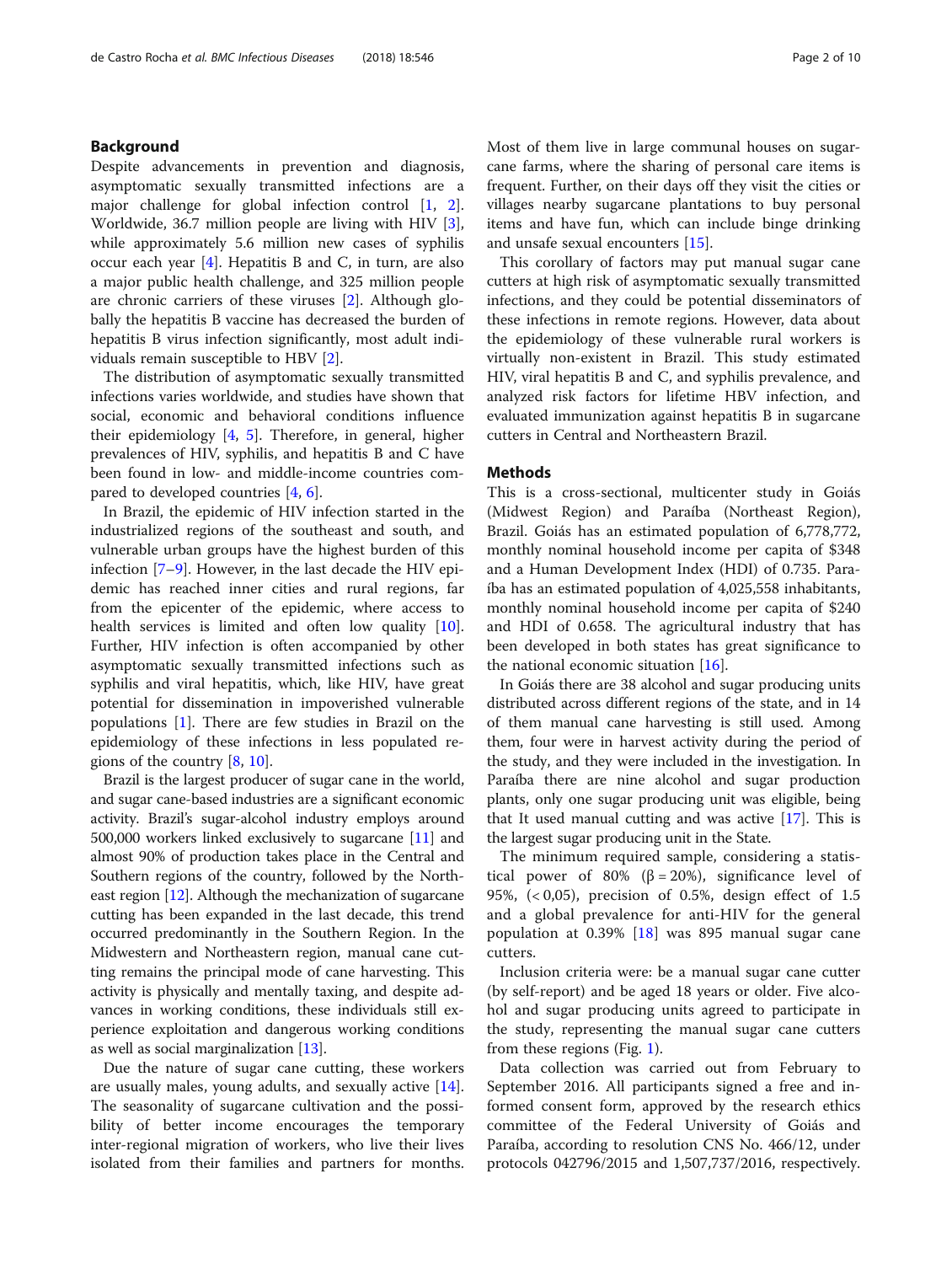Participants were interviewed by trained research assistants using a structured script containing questions about sociodemographic characteristics, work characteristics, risk behaviors for sexually transmitted infections (STIs), also referred to as sexually transmitted diseases (STDs) and viral hepatitis, as well as vaccination status. "Reported Shared

Accommodation" was defined as individuals who shared their living space with roommates or flatmates, or in shared employer-provided housing.

Rapid screening tests for HIV (Bioeasy HIV, Republic of Korea) and syphilis (Alere Syphilis, Republic of Korea) were performed on all participants, as well as confirmatory rapid

<span id="page-2-0"></span>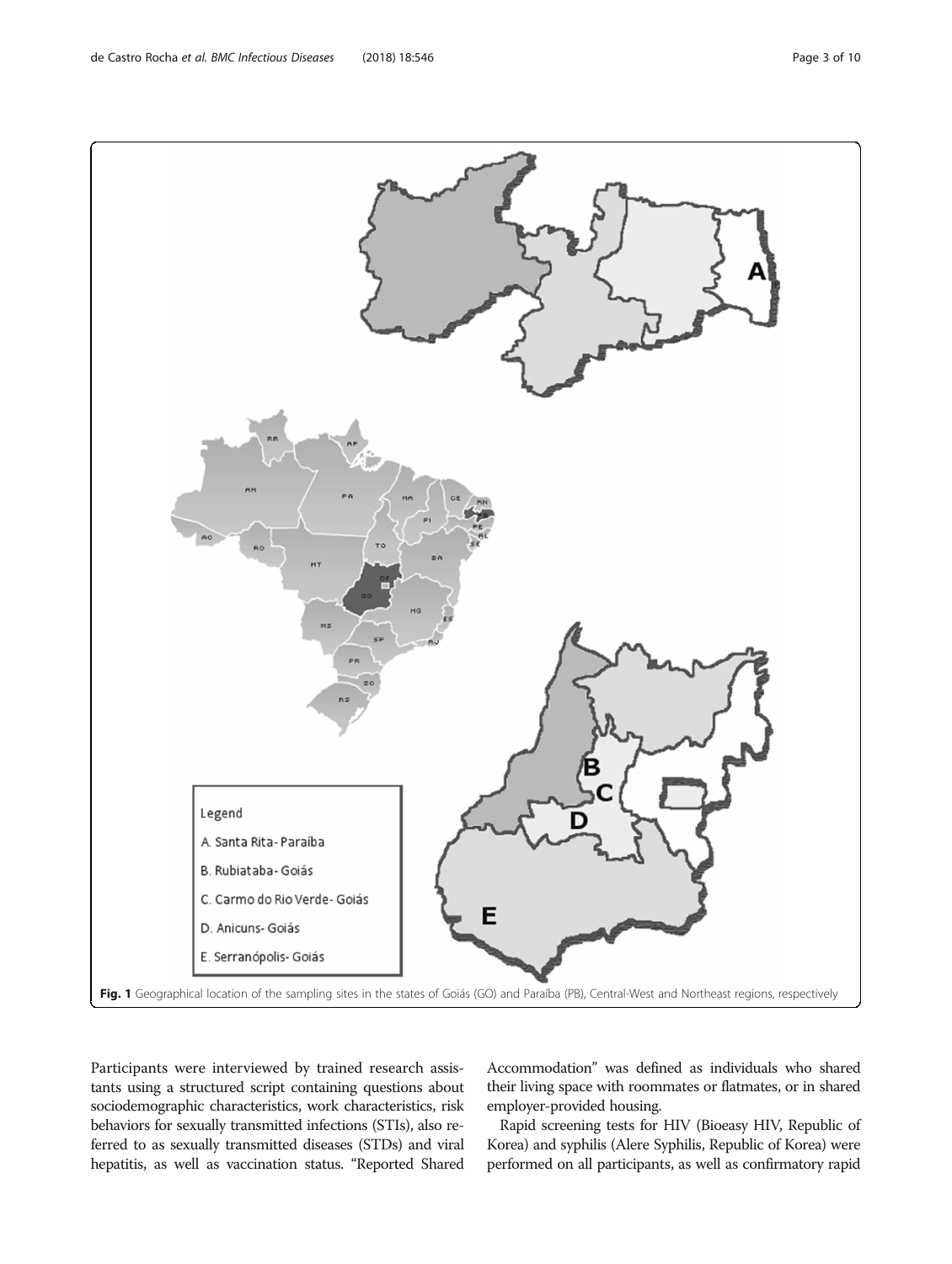tests for HIV (Abon™ HIV 1/2/O, China). For complementary serological tests for syphilis, hepatitis B, and C, 10 ml of blood were collected.

For syphilis, positive samples per the treponemal test (Rapid Test) were retested by a non-treponemal test venereal disease research laboratory (VDRL) (Wiener Lab, Argentina). For study purposes, active syphilis was defined as the participant being positive for both tests [[19,](#page-9-0) [20\]](#page-9-0). For hepatitis B and C, all samples were tested for HBsAg, anti-HBs, total anti-HBc, and anti-HCV by enzymatic immunoassay using Biokit S.A., Spain. Persons with positive tests were referred for diagnostic confirmation and/or treatment.

Interview data and serological test results were digitized and analyzed using the STATA statistical software version 13.0 (StataCorp, College Station, TX). Prevalences were calculated with 95% confidence intervals. Univariate and multivariate analyses were performed to identify factors associated with lifetime HBV infection. The term "lifetime HBV infection" refers to the presence of the HBsAg and/ or anti-HBc markers, indicating current or past HBV infection. Therefore, for the purposes of analysis, cases that showed isolated positivity for anti-HBs were excluded. Initially, risk factors for seropositivity to lifetime HBV infection were estimated. Those factors that presented a statistically significant association  $(p < 0.20)$  were subjected to multivariate Logistic regression analysis and controlled by "work region". The Chi-squared, Chi-squared test for trend, Fisher's exact test, and student's t tests were used to evaluate differences between proportions. The significance level used in the tests was 5%. Positive Predictive Values (PPV) and Negative Predictive Values (NPV) were also calculated for sensitivity and specificity related to self-reported vaccination against Hepatitis B (complete series), considering the serological profile of immunization as the gold standard (i.e. HBsAb positive only).

# Results

A total of 937 manual sugar cane cutters were recruited and agreed to participate in the study (Table 1). All were male and 68.9% were under 40 years of age. Regarding education, almost half (47.4%) reported having 4 or fewer years of education. Most participants were married (77.5%). In terms of region, 85.7% were from the Northeast of the country; however, 67.9% worked in plants located in the Central region of Brazil. The average monthly salary was \$554.10.

Table [2](#page-4-0) shows risk factors for sexual and bloodborne pathogens reported by the sugar cane cutters in this study (Table [2](#page-4-0)). Most reported previous hospitalization (55%), occupational injuries (54%), sharing of personal items – such as razor blades, nail pliers, toothbrushes (45.8%), alcohol consumption (77.2%), age of first sexual intercourse before 16 years old (49.4%), multiple sexual

| <b>Table 1</b> Sociodemographic characteristics of manual sugar   |
|-------------------------------------------------------------------|
| cane cutters in the Northeast and Central regions of Brazil, 2016 |
| $(n = 937)$                                                       |

| Variables                                        | Participants   | $\%$  |  |
|--------------------------------------------------|----------------|-------|--|
|                                                  | $n = 937$      |       |  |
| Sex                                              |                |       |  |
| Male                                             | 937            | 100.0 |  |
| Age <sup>a</sup> mean (standard deviation)       | 35.4 (9.2)     |       |  |
| $=$ < 29                                         | 266            | 28.4  |  |
| $30 - 39$                                        | 380            | 40.5  |  |
| $=$ > 40                                         | 291            | 31.1  |  |
| Education <sup>a</sup> mean (standard deviation) | 5.2(3.6)       |       |  |
| $\leq$ = 4                                       | 444            | 47.4  |  |
| >4                                               | 493            | 52.6  |  |
| Civil Status                                     |                |       |  |
| Married                                          | 726            | 77.5  |  |
| Single                                           | 211            | 22.5  |  |
| Region of Origin                                 |                |       |  |
| Northeast                                        | 803            | 85.7  |  |
| Midwest                                          | 129            | 13.8  |  |
| North                                            | $\overline{4}$ | 0.4   |  |
| Southeast                                        | 1              | 0.1   |  |
| Work region                                      |                |       |  |
| Paraíba                                          | 301            | 32.1  |  |
| Goiás                                            | 636            | 67.9  |  |
| Income <sup>b</sup> mean (standard deviation)    | 554.1 (165.7)  |       |  |
| $≤ 461$                                          | 326            | 34.8  |  |
| 462-615                                          | 412            | 44    |  |
| >616                                             | 199            | 21.2  |  |

<sup>a</sup>Years; <sup>b</sup>US\$/per month

partners (last 12 months) (39.8%), and no condom use during sexual intercourse (last 12 months) (46.5%).

Anti-HIV-1 was detected in three individuals (0.3%; 95% CI: 0.1–1.0). Serological markers of lifetime syphilis (Treponemal test) were detected in 2.5% (95% CI: 1.6– 3.6) of sugar cane cutters, and of active syphilis (Treponemal test and VDRL) in 1.2% (95% CI: 0.6–2.1). The prevalence of lifetime HBV infection was 15.9% (95% CI: 13.7–18.4), where 0.7% (95% CI: 0.4–1.5) were HBsAgpositive, 9.8% (95% CI: 8.1–11.9) were for both anti-HBs and anti-HBc markers, and 5.3% (95% CI: 4.1–7.0) were positive for anti-HBc alone. No samples tested positive for anti-HCV (Table [3\)](#page-4-0).

Among those sugar cane cutters positive for HBsAg and/or anti-HBc  $(n = 149)$ , 4% (6/149) of the subjects were also positive by the Treponemal tests, 2% (3/149) for VDRL and one for anti-HIV-1 (0.7%).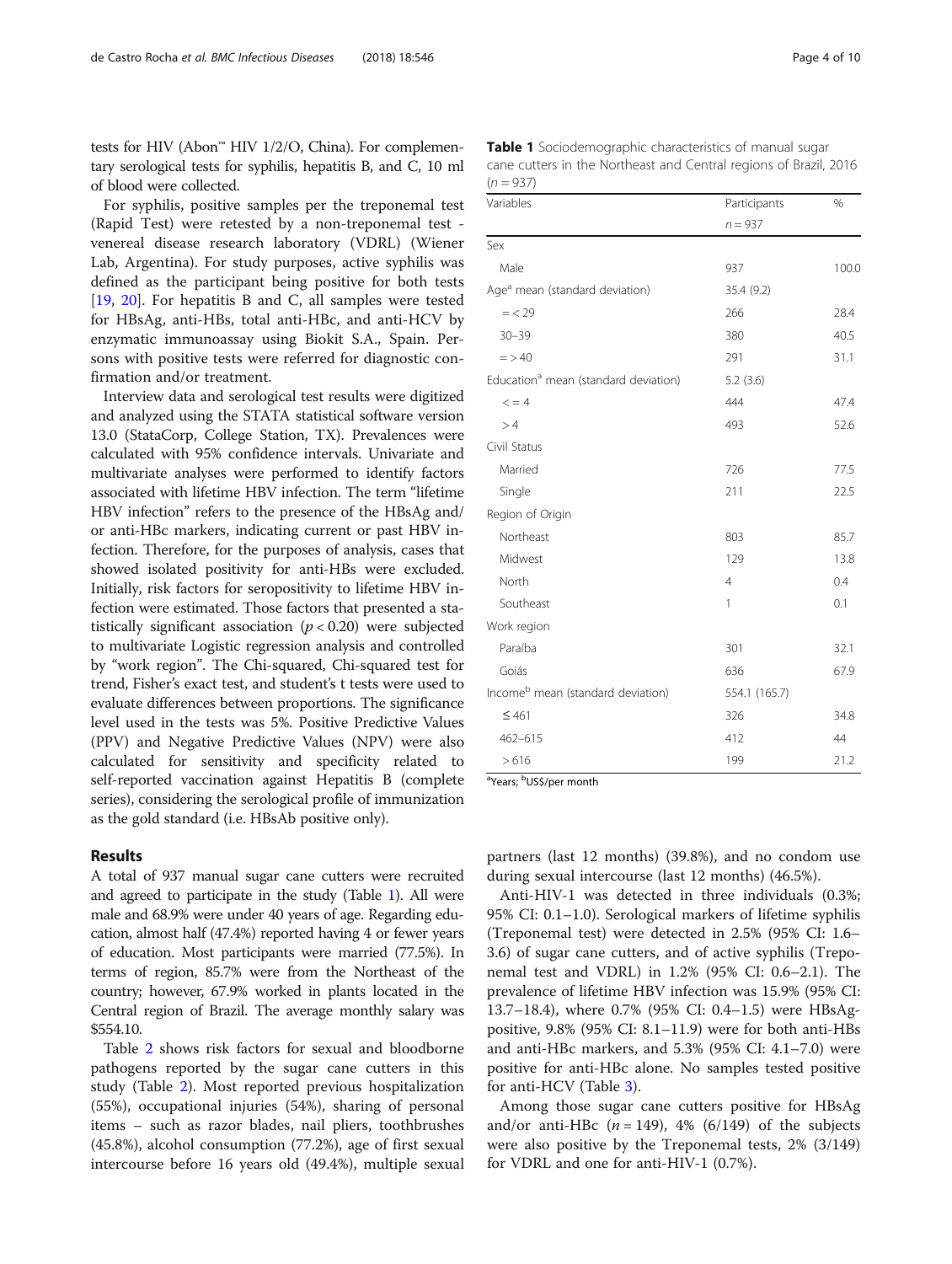<span id="page-4-0"></span>Table 2 Risk factors for sexual and bloodborne pathogens in manual sugar cane cutters in the Northeast and Central regions of Brazil, 2016 ( $n = 937$ )

| Variables                                                                   | Ν   | $\%$ |
|-----------------------------------------------------------------------------|-----|------|
| Knowledge of signs or symptoms of STI in women (no)                         | 639 | 68.2 |
| Knowledge of signs or symptoms of STI in men (no)                           | 600 | 64   |
| Tattoos or piercings on body (yes)                                          | 106 | 11.3 |
| Previous transfusion (yes)                                                  | 38  | 4.1  |
| Previous hospitalization (yes)                                              | 515 | 55   |
| Previous occupational injuries (yes)                                        | 505 | 54   |
| Reported shared accommodation (yes)                                         | 277 | 29.6 |
| Sharing sharp personal care items (yes)                                     | 429 | 45.8 |
| History of incarceration (yes)                                              | 90  | 9.6  |
| History of drug use (yes)                                                   | 126 | 13.4 |
| History of marijuana use (yes)                                              | 110 | 11.7 |
| History of cocaine/crack use (yes)                                          | 43  | 4.6  |
| History of injection drug use (yes)                                         | 2   | 0.2  |
| Drinking alcohol (yes)                                                      | 723 | 77.2 |
| Age of first sexual intercourse $=$ < 15 years (15.7; 2.7) <sup>a</sup>     | 463 | 49.4 |
| History of STI (yes)                                                        | 101 | 10.8 |
| History of homosexual relations (yes)                                       | 52  | 5.5  |
| History of sexual abuse (yes)                                               | 13  | 1.4  |
| Sexual partner number $=$ > 2 in the last 12 months (2.8; 4.6) <sup>a</sup> | 373 | 39.8 |
| No condom use at least once in the past 12 months                           | 436 | 46.5 |
| Report of genital ulcer/sore in the last 12 months (yes)                    | 34  | 3.6  |
| Report of genital discharge in the last 12 months (yes)                     | 29  | 3.1  |

<sup>a</sup>Mean; standard deviation

Table 3 Prevalences of HBV, HCV, HIV, and Syphilis serological markers in manual sugar cane cutters in the Northeast and Central regions of Brazil, 2016 (n = 937)

| Serological markers                          | Positive |      | (CI 95%) <sup>a</sup> |  |
|----------------------------------------------|----------|------|-----------------------|--|
|                                              | n        | %    |                       |  |
| Isolated HBsAq                               | 1        | 0.1  | $0.0 - 0.6$           |  |
| $HBSAq + anti-HBC$                           | 6        | 0.6  | $0.3 - 1.4$           |  |
| $Anti-HBs + anti-HBc$                        | 92       | 9.8  | $8.1 - 11.9$          |  |
| Anti-HBc alone                               | 50       | 5.3  | $4.1 - 7.0$           |  |
| Lifetime HBV infection                       | 149      | 15.9 | $13.7 - 18.4$         |  |
| Anti-HBs alone                               | 193      | 20.6 | $18.1 - 23.3$         |  |
| Anti-HCV                                     | 0        |      |                       |  |
| Lifetime Syphilis (TT) <sup>b</sup>          | 23       | 2.5  | $1.6 - 3.6$           |  |
| Active Syphilis (TTb and VDRL <sup>c</sup> ) | 11       | 1.2  | $0.6 - 2.1$           |  |
| Anti-HIV                                     | 3        | 0.3  | $0.1 - 1.0$           |  |

<sup>a</sup>CI: Confidence Interval <sup>b</sup>TT: treponemal test <sup>c</sup>VDRL Venereal disease research laboratory

In univariate analyses for lifetime HBV infection, six variables showed  $p$  value  $< 0.20$  and were included in the multivariate model: civil status, history of incarceration, history of marijuana use, history of cocaine/crack, previous hospitalization, age at first sexual intercourse, history of STI, number of sexual partners and no condom use at least once in the past 12 months. The final model showed previous hospitalization (OR 1.53, CI 1.05–2.24,  $p = 0.027$ ) and multiple sexual partners in the last 12 months (OR 1.8, CI 1.25–2.60, p < 0.01) were predictors for lifetime HBV infection among the sugar cane cutters investigated (Table [4\)](#page-5-0).

Although 46.7% (95% CI: 43.4–49.9) of individuals reported having been vaccinated against hepatitis B, only 20.6% (95% CI: 18.1–23.3) showed serological profile of previous hepatitis B vaccination (positive for anti-HBs alone) and the mean age was 30.7 years (SD: 8.5). Therefore, self-reported previous HBV vaccination reports showed a positive predictive value and specificity to identify individuals immunized against hepatitis B of only 27.6% and 57.4%, respectively. The negative predictive value and sensitivity of the vaccination report were 85.6% and 62.7%, respectively.

# **Discussion**

In Brazil, the epidemic of HIV/AIDS is moving from urban centers and reaching small cities and villages [\[10](#page-8-0)], and this investigation supports this dynamic. Most rural workers were poor seasonal migrants with low education, from small cities of the poorest regions of Brazil (North and Northeast). In fact, the anti-HIV-1 prevalence found among these sugar cane cutters was similar to that found in the general population in Brazil and worldwide. In 2016, the World Health Organization reported a prevalence of 0.8% [0.7–0.9%] in adults [\[21](#page-9-0)], and in Brazil, a rate of 0.39% among people aged 15 to 49 years is estimated [[18\]](#page-8-0).

The potential of HIV dissemination in the study population may be measured by the prevalence of other sexually transmitted infections. Unlike HIV, the lifetime syphilis prevalence found among study participants was higher than that estimated in the general population worldwide and in Brazil [[18](#page-8-0), [22](#page-9-0)]. A meta-analysis including data of 154 countries showed a global pooled mean prevalence of 1.11% (95% CI: 0.99–1.22). Further, when only studies carried out in American regions were considered, the prevalence decreased to 0.13 (95% CI: 0.09– 0.19) [[20\]](#page-9-0). In Brazil, a survey carried out among 35,460 Brazilian male conscripts found a lifetime syphilis prevalence of 0.55% (95% CI: 0.45–0.61) [\[23\]](#page-9-0).

Concerning hepatitis B, though the prevalence of lifetime HBV infection suggests a low HBV endemicity among the sugarcane cutters investigated, it should be emphasized this prevalence was slightly higher than that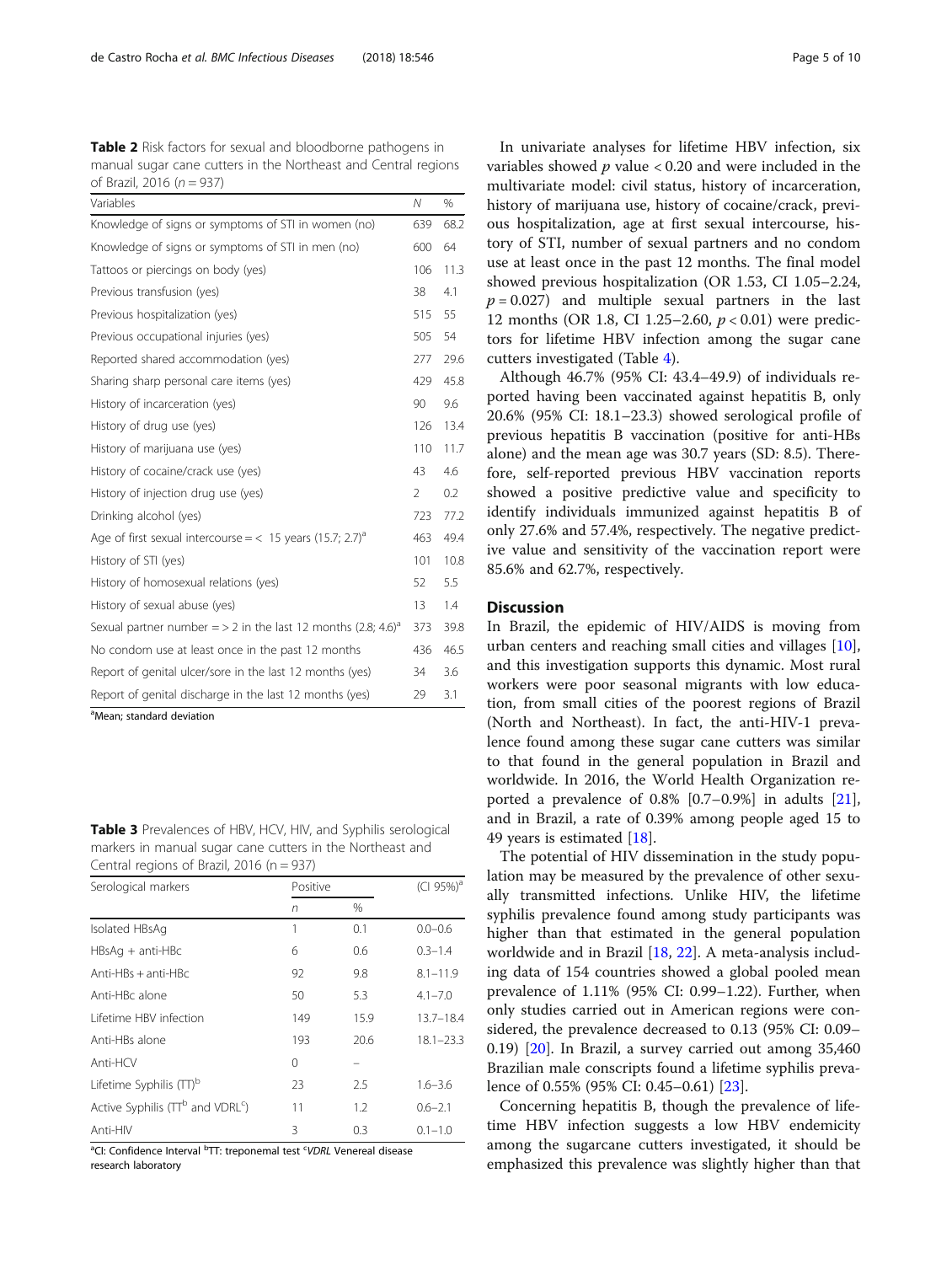| Variable                             | Univariate analysis <sup>a</sup> |                   |        | Multivariate analysis <sup>a</sup> |            |                          |
|--------------------------------------|----------------------------------|-------------------|--------|------------------------------------|------------|--------------------------|
|                                      | <b>HBV</b>                       |                   | Pvalue | OR <sup>b</sup> (95% CI)           | <b>HBV</b> |                          |
|                                      | Positive<br>$(n = 149)$          | Negative<br>(595) |        |                                    | Pvalue     | OR <sup>b</sup> (95% CI) |
|                                      |                                  |                   |        |                                    |            |                          |
| Age (years) (36.7; 8.9) <sup>c</sup> |                                  |                   |        |                                    |            |                          |
| $18 - 29$                            | 31 (19.4%)                       | 129 (80.6%)       |        | $\mathbf{1}$                       |            |                          |
| $30 - 39$                            | 65 (20.4%)                       | 254 (79.6%)       | 0.796  | $1.06(0.66 - 1.71)$                |            |                          |
| $> = 40$                             | 53 (20%)                         | 212 (80%)         | 0.875  | $1.04(0.63 - 1.70)$                |            |                          |
| Education (years) $(4.7; 3.5)^c$     |                                  |                   |        |                                    |            |                          |
| $\lt = 4$                            | 74 (19.2%)                       | 311 (80.8%)       |        | $\mathbf{1}$                       |            |                          |
| >4                                   | 75 (20.9%)                       | 284 (79.1%)       | 0.569  | 1.10 (0.77-1.59)                   |            |                          |
| Civil Status                         |                                  |                   |        |                                    |            |                          |
| Married                              | 110 (18.5%)                      | 484 (81.5%)       |        | $\mathbf{1}$                       |            | $\mathbf{1}$             |
| Single                               | 39 (26%)                         | 111 (74%)         | 0.042  | 1.54 (1.02-2.35)                   | 0.300      | $1.27(0.81 - 1.98)$      |
| Reported shared accommodation        |                                  |                   |        |                                    |            |                          |
| No                                   | 112 (21%)                        | 422 (79%)         |        | $\mathbf{1}$                       |            |                          |
| Yes                                  | 37 (17.6%)                       | 173 (82.4%)       | 0.304  | $0.80(0.53 - 1.22)$                |            |                          |
| Work region                          |                                  |                   |        |                                    |            |                          |
| Northeast                            | 44 (17.7%)                       | 204 (82.3%)       |        | $\mathbf{1}$                       |            |                          |
| Midwest                              | 105 (21.2%)                      | 391 (78.8%)       | 0.271  | 1.24 (0.84-1.84)                   |            |                          |
| History of incarceration             |                                  |                   |        |                                    |            |                          |
| No                                   | 129 (19.3%)                      | 541 (80.7%)       |        | $\mathbf{1}$                       |            | $\mathbf{1}$             |
| Yes                                  | 20 (27%)                         | 54 (73%)          | 0.115  | 1.55 (0.89-2.69)                   | 0.122      | 1.55 (0.89-2.70)         |
| History of marijuana use             |                                  |                   |        |                                    |            |                          |
| No                                   | 136 (20.9%)                      | 516 (79.1%)       |        | $\mathbf{1}$                       |            | $\mathbf{1}$             |
| Yes                                  | 13 (14.1%)                       | 79 (85.9%)        | 0.134  | $0.62$ $(0.34 - 1.15)$             | 0.084      | $0.58(0.31 - 1.08)$      |
| History of cocaine/crack use         |                                  |                   |        |                                    |            |                          |
| No                                   | 147 (20.7%                       | 564 (79.3%)       |        | $\mathbf{1}$                       |            | $\mathbf{1}$             |
| Yes                                  | $2(6.1\%)$                       | 31 (93.9%)        | 0.058  | $0.25(0.6 - 1.05)$                 | 0.067      | $0.26$ $(0.06 - 1.10)$   |
| Tattoos or piercings on body         |                                  |                   |        |                                    |            |                          |
| No                                   | 131 (19.8%)                      | 530 (80.2%)       |        | $\mathbf{1}$                       |            |                          |
| Yes                                  | 18 (21.7%)                       | 65 (78.3%)        | 0.689  | $1.12(0.64 - 1.95)$                |            |                          |
| Drinking alcohol                     |                                  |                   |        |                                    |            |                          |
| No                                   | 29 (16.8%)                       | 144 (83.2%)       |        | $\mathbf{1}$                       |            |                          |
| Yes                                  | 120 (21%)                        | 451 (79%)         | 0.222  | 1.32 (0.84-2.06)                   |            |                          |
| Previous transfusion                 |                                  |                   |        |                                    |            |                          |
| No                                   | 144 (20.1%)                      | 574 (79.9%)       |        | $\mathbf{1}$                       |            |                          |
| Yes                                  | 5 (19.2%)                        | 21 (80.8%)        | 0.918  | $0.95(0.35 - 2.56)$                |            |                          |
| Previous hospitalization             |                                  |                   |        |                                    |            |                          |
| No                                   | 54 (16.2%)                       | 280 (83.8%)       |        | $\mathbf{1}$                       |            | $\mathbf{1}$             |
| Yes                                  | 95 (23.2%)                       | 315 (76.8%)       | 0.018  | 1.56 (1.07-2.26)                   | 0.027      | 1.53 (1.05-2.24)         |
| Previous work accident               |                                  |                   |        |                                    |            |                          |
| No                                   | 64 (18.5%)                       | 281 (81.5%)       |        | $\mathbf{1}$                       |            |                          |
| Yes                                  | 85 (21.3%)                       | 314 (78.7%)       | 0.350  | $1.18(0.83 - 1.71)$                |            |                          |

<span id="page-5-0"></span>Table 4 Univariate and multivariate analyses of risk factors associated with HBV of sugar cane cutters, Northeast and Central regions of Brazil, 2016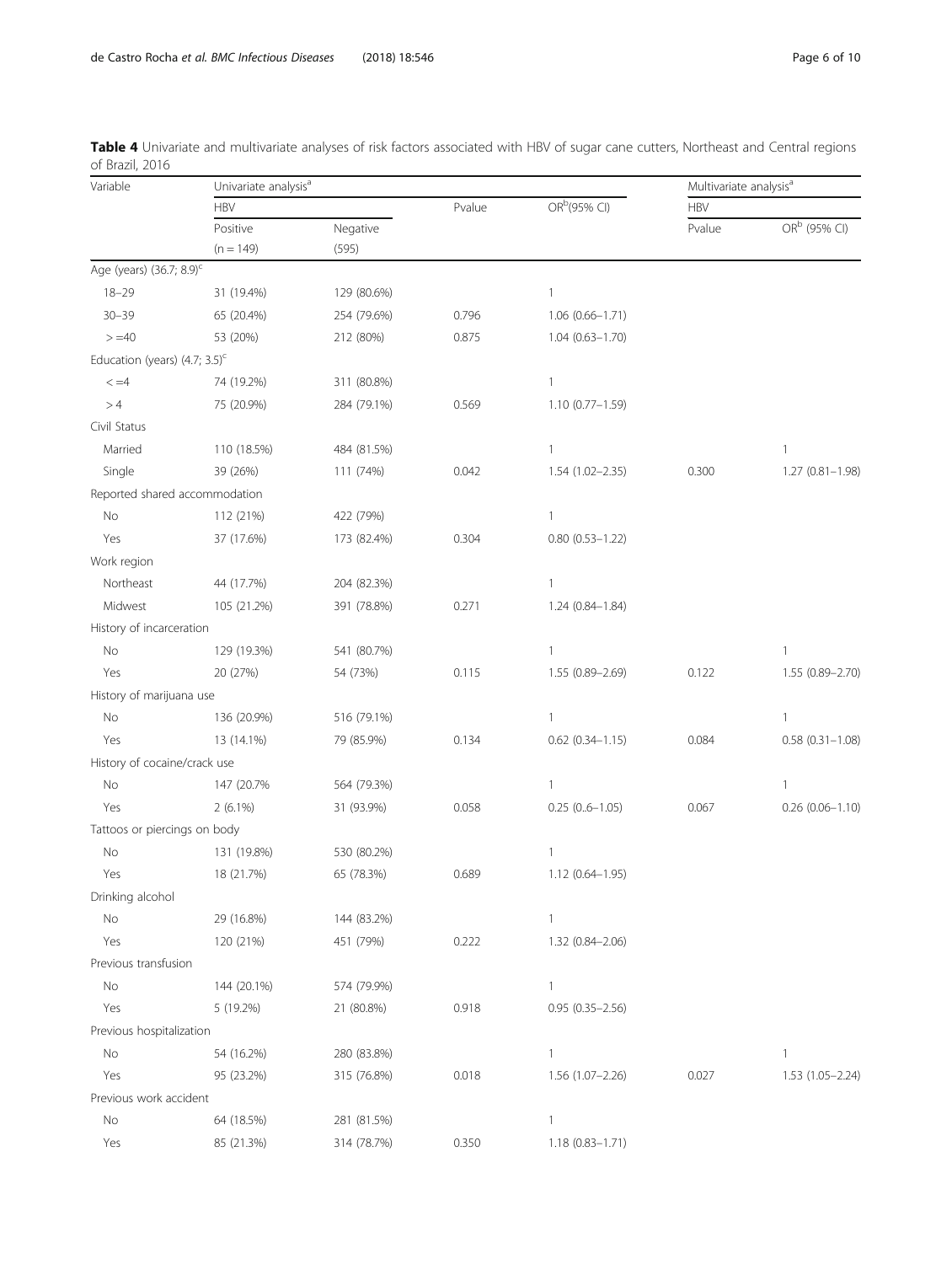| Variable                        |                                                                         | Univariate analysis <sup>a</sup> |       |                          |            | Multivariate analysis <sup>a</sup> |  |
|---------------------------------|-------------------------------------------------------------------------|----------------------------------|-------|--------------------------|------------|------------------------------------|--|
|                                 | <b>HBV</b>                                                              |                                  |       | OR <sup>b</sup> (95% CI) | <b>HBV</b> |                                    |  |
|                                 | Positive                                                                | Negative                         |       |                          | Pvalue     | OR <sup>b</sup> (95% CI)           |  |
|                                 | $(n = 149)$                                                             | (595)                            |       |                          |            |                                    |  |
|                                 | Sharing sharp personal care items                                       |                                  |       |                          |            |                                    |  |
| <b>No</b>                       | 78 (18.8%)                                                              | 337 (81.2%)                      |       | $\mathbf{1}$             |            |                                    |  |
| Yes                             | 71 (21.6%)                                                              | 258 (78.4%)                      | 0.346 | 1.18 (0.83-1.70)         |            |                                    |  |
|                                 | Age at first sexual intercourse (years) (15.7; 2.7) <sup>c</sup>        |                                  |       |                          |            |                                    |  |
| $7 - 15$                        | 86 (22.9%)                                                              | 289 (77.1%)                      |       | $\mathbf{1}$             |            | $\mathbf{1}$                       |  |
| $> = 16$                        | 63 (17.1%)                                                              | 306 (82.9%)                      | 0.046 | $0.69$ (0.48-0.99)       | 0.116      | $0.74(0.51 - 1.07)$                |  |
| History of STI                  |                                                                         |                                  |       |                          |            |                                    |  |
| No                              | 126 (18.9%)                                                             | 539 (81.1%)                      |       | 1                        |            | $\mathbf{1}$                       |  |
| Yes                             | 23 (29.1%)                                                              | 56 (70.9%)                       | 0.035 | 1.75 (1.04-2.96)         | 0.088      | 1.59 (0.93-2.72)                   |  |
| History of homosexual relations |                                                                         |                                  |       |                          |            |                                    |  |
| No                              | 139 (19.8%)                                                             | 564 (80.2%)                      |       | $\mathbf{1}$             |            |                                    |  |
| Yes                             | 10 (24.4%)                                                              | 31 (75.6%)                       | 0.474 | 1.30 (0.62-2.73)         |            |                                    |  |
| History of sexual abuse         |                                                                         |                                  |       |                          |            |                                    |  |
| No                              | 146 (19.9%)                                                             | 589 (80.1%)                      |       | 1                        |            |                                    |  |
| Yes                             | 3 (33.3%)                                                               | 6(66.7%)                         | 0.325 | 2.02 (0.49-8.16)         |            |                                    |  |
|                                 | Number of sexual partners in the last 12 months (2.6; 3.4) <sup>c</sup> |                                  |       |                          |            |                                    |  |
| $\leq$ =1                       | 74 (16.2%)                                                              | 383 (83.8%)                      |       | $\mathbf{1}$             |            | $\mathbf{1}$                       |  |
| $> = 2$                         | 75 (26.1%)                                                              | 212 (73.9%)                      | 0.001 | 1.83 (1.27-2.63)         | 0.002      | $1.8(1.25 - 2.60)$                 |  |
|                                 | No condom use at least once in the past 12 months                       |                                  |       |                          |            |                                    |  |
| No                              | 84 (22.2%)                                                              | 295 (77.8%)                      |       | $\mathbf{1}$             |            | $\mathbf{1}$                       |  |
| Yes                             | 65 (17.8%)                                                              | 300 (82.2%)                      | 0.138 | $0.76$ $(0.53 - 1.09)$   | 0.866      | $1.04(0.67 - 1.61)$                |  |
|                                 | Report of genital ulcer/sore in the last 12 months                      |                                  |       |                          |            |                                    |  |
| No                              | 140 (19.6%)                                                             | 573 (80.4%)                      |       | $\mathbf{1}$             |            |                                    |  |
| Yes                             | 9(29%)                                                                  | 22 (71%)                         | 0.205 | $1.67(0.75 - 3.72)$      |            |                                    |  |
|                                 | Report of genital discharge in the last 12 months                       |                                  |       |                          |            |                                    |  |
| No                              | 144 (20.1%)                                                             | 574 (79.9%)                      |       | 1                        |            |                                    |  |
| Yes                             | 5 (19.2%)                                                               | 21 (80.8%)                       | 0.918 | $0.95(0.35 - 2.56)$      |            |                                    |  |

Table 4 Univariate and multivariate analyses of risk factors associated with HBV of sugar cane cutters, Northeast and Central regions of Brazil, 2016 (Continued)

<sup>a</sup>Logistic Regression, adjusted by work region; <sup>b</sup>Odds Ratio; <sup>c</sup>Mean; standard deviation

estimated in the urban population (20 to 69 year) from the Midwest (12.4%; 95% CI: 11.1–14.3) and Northeast (12.1%; 95% CI: 10.5–13.9) regions of Brazil [\[24](#page-9-0)]. On the other hand, this prevalence was similar to that reported recently in populations at risk for STIs, such as sex workers (17.1%; 95% CI: 11.6–23.4) [\[25](#page-9-0)] and men who have sex with men (MSM) (15.4%; 95% CI: 8.7–25.8) in Goiás [[26\]](#page-9-0). In addition, seven individuals were HBsAg positive, being therefore potential disseminators of HBV. Further, six individuals had been infected by HBV and T. pallidum, and three of them had active syphilis. One sugar cane cutter had been infected by HBV and HIV.

The asymptomatic characteristics of these infections favor their quiet dissemination. In the absence of

knowledge of these diseases, diagnosis and treatment, they scatter efficiently in vulnerable populations that present risk behaviors, like manual sugarcane cutters [[27,](#page-9-0) [28](#page-9-0)]. In this study, these conditions favorable to STI dissemination were present. The average education level reported was only 4 years of study and few had knowledge about STIs and access to public health services. Indeed, of the total, 40% had not sought health services in the last 12 months, and 30% had only sought health services one time (data not shown).

The analyses of potential risk factors for HBV identified two predictors: multiple partners and previous hospitalization. HBV sexual transmission is well established [[2\]](#page-8-0), and supports the potential of sugar cane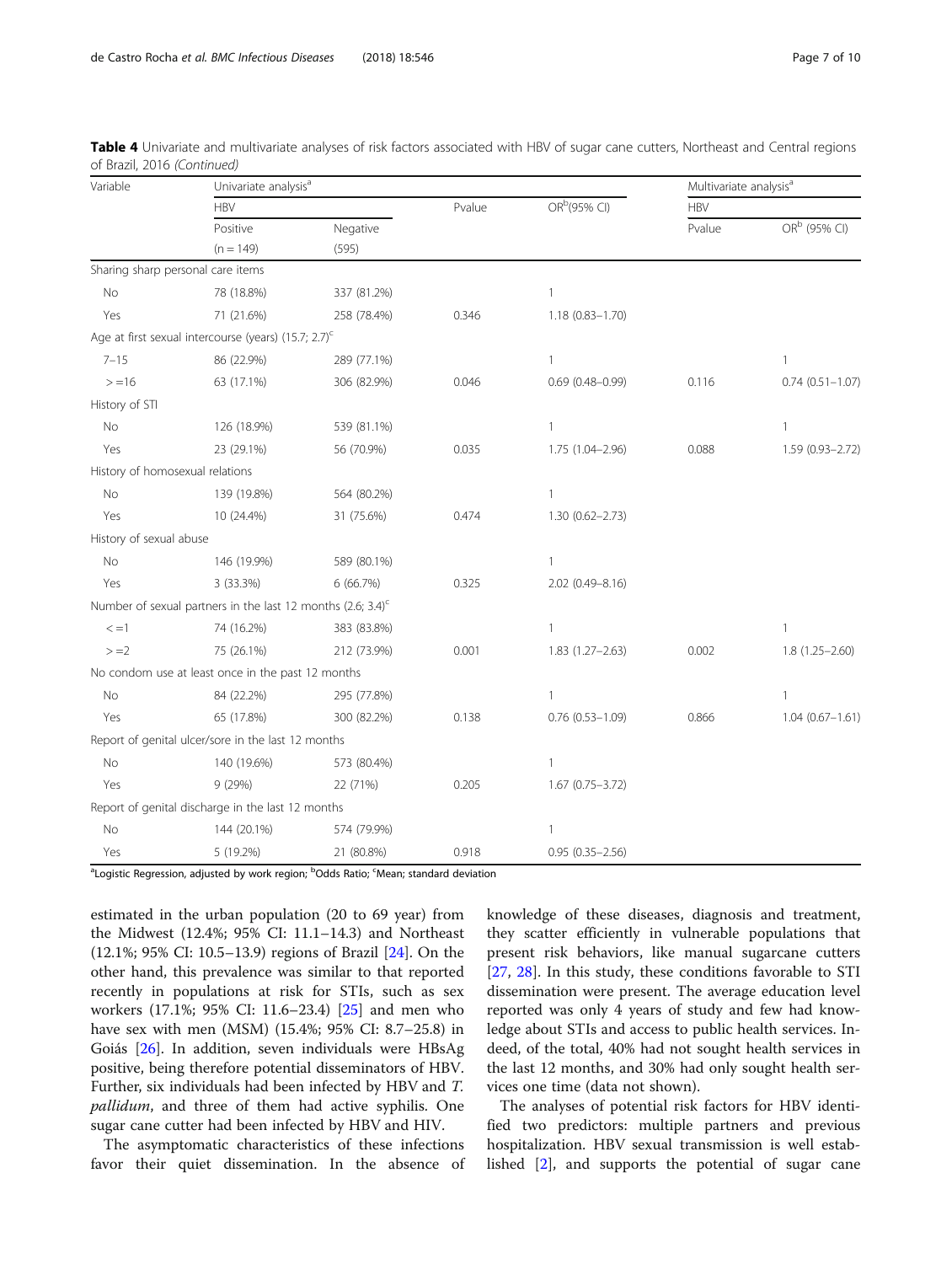cutters as disseminators of other STIs, including HIV. In fact, the use of condoms during sexual intercourse is not a regular practice and the consumption of alcohol is high in this population. These behaviors have encouraged the spread of STIs [\[1](#page-8-0), [29](#page-9-0)].

In this investigation, the high frequency of previous hospitalization ( $n = 520$ ) was a surprise, and we could speculate that this occurred due to workplace hazards including those that present multiple health-risk situations [\[30\]](#page-9-0). In this study, 509/943 individuals reported an occupational injury, and 156/943 suffered one in the last 12 months. These rural workers are exposed to long daily shifts and numerous injuries, including stress, dehydration, bites of venomous animals, accidents, burns by sunburn or by fire, poisoning by pesticide residues, etc. [\[30](#page-9-0)–[32\]](#page-9-0). Sometimes these situations require health care and hospitalizations, which in low-income regions may be a cause of HBV infection [\[33\]](#page-9-0). This is often a consequence of a lack of resources to perform proper hygiene as well as staff trained in proper patient safety procedures. Brazil is a continental country with large economic and cultural diversity [[34\]](#page-9-0). Therefore, the findings of previous hospitalization as a predictor of lifetime HBV infection among sugar cane cutters, suggest HBV dissemination in healthcare facilities where infection control measures may be a luxury where qualified human resources, equipment, and supplies are scarce, favoring parenteral transmission. In fact, previous studies conducted in Brazil have also shown an association between invasive medical procedures and HBV infection [[35](#page-9-0)–[37](#page-9-0)].

Hepatitis B vaccine is the main preventive measure against HBV infection [[2](#page-8-0)]. In Brazil, currently, the HBV vaccine is available free of charge for the entire population [\[22](#page-9-0)]. Despite this policy, vaccine coverage is still low among adults, mainly men [\[38](#page-9-0)]. In this investigation, only 20.6% of sugarcane cutters had isolated anti-HBs protective titers, indicating previous immunization. Low education, low-income and lack of public health services very probably contributed to these findings. In fact, some authors have shown that individuals with a greater understanding of the disease and with a higher economic level tend to be vaccinated against hepatitis B compared to those who are unaware of hepatitis B vaccine [[39](#page-9-0)].

The best information about an individual's previous vaccination is their vaccination card [[40](#page-9-0)]. If it is not available, many health professionals trust in the verbal report of previous vaccination [\[41](#page-9-0)]. However, this study supports that a hepatitis B vaccination self-report is not an accurate indicator of previous vaccination status. In fact, our findings showed that a self-report of HBV vaccination had a sensitivity and specificity of 62.7% and 57.4% to identify individuals immunized against HBV, respectively. In a study conducted in the United States with 818 individuals of an integrated health care system, better results were found (sensitivity and specificity of 73% and 67%, respectively), but the social differences between these two populations are noteworthy, including education and income [[42](#page-9-0)]. Therefore, a report of previous hepatitis B vaccination should not be considered an indicator of hepatitis B immunization, mainly in impoverished populations. For these populations, in the absence of the vaccination card, "Don't Ask, Vaccinate"! [\[43\]](#page-9-0).

There were no cases of hepatitis C among the individuals investigated. HCV is predominantly transmitted by blood. Therefore, transfusion of unscreened blood and sharing of syringes and needles among drug addicts has been the major cause of HCV transmission [\[2](#page-8-0)]. However, these were uncommon among the individuals studied and should explain in part our findings.

This investigation has some limitations. Initially, due to financial restrictions the data collection was carried out in February and March in Paraíba, Northeast Region, which is the period at the end of the sugar cane harvest season. Therefore, only one mill was included in the study. However, this represents the biggest mill in the region. Further, the study was conducted in only two states, and may not represent all Brazilian manual sugar cane cutters, although these two states represent the most significant alcohol producing areas in Brazil. All interviews were performed face-to-face, therefore some personal and private questions may have biased responses, and therefore underestimate the prevalence of such sensitive variables as condom use, sex with men who have sex with men (MSM), illicit drug use, etc. Otherwise, some strategies were used to minimize potential biases: previously trained male interviewers, and private places for interviews.

# Conclusion

This research presents the situation of poor, rural workers from non-industrialized areas of Brazil, a population often disregarded from a public health standpoint. The situation of these young men includes wide circulation of HIV and high prevalences of syphilis and HBV compared to the national population. In addition, the variables associated with HBV infection, multiple partners and previous hospitalization, showed the risk of dissemination of sexually and parenterally transmitted infections in this rural population. Finally, the low frequency of individuals vaccinated against hepatitis B suggests a need for improved vaccination services. It is therefore recommended that sugar and ethanol plants act to strengthen specific prevention and health promotion programs for rural sugarcane workers in Brazil.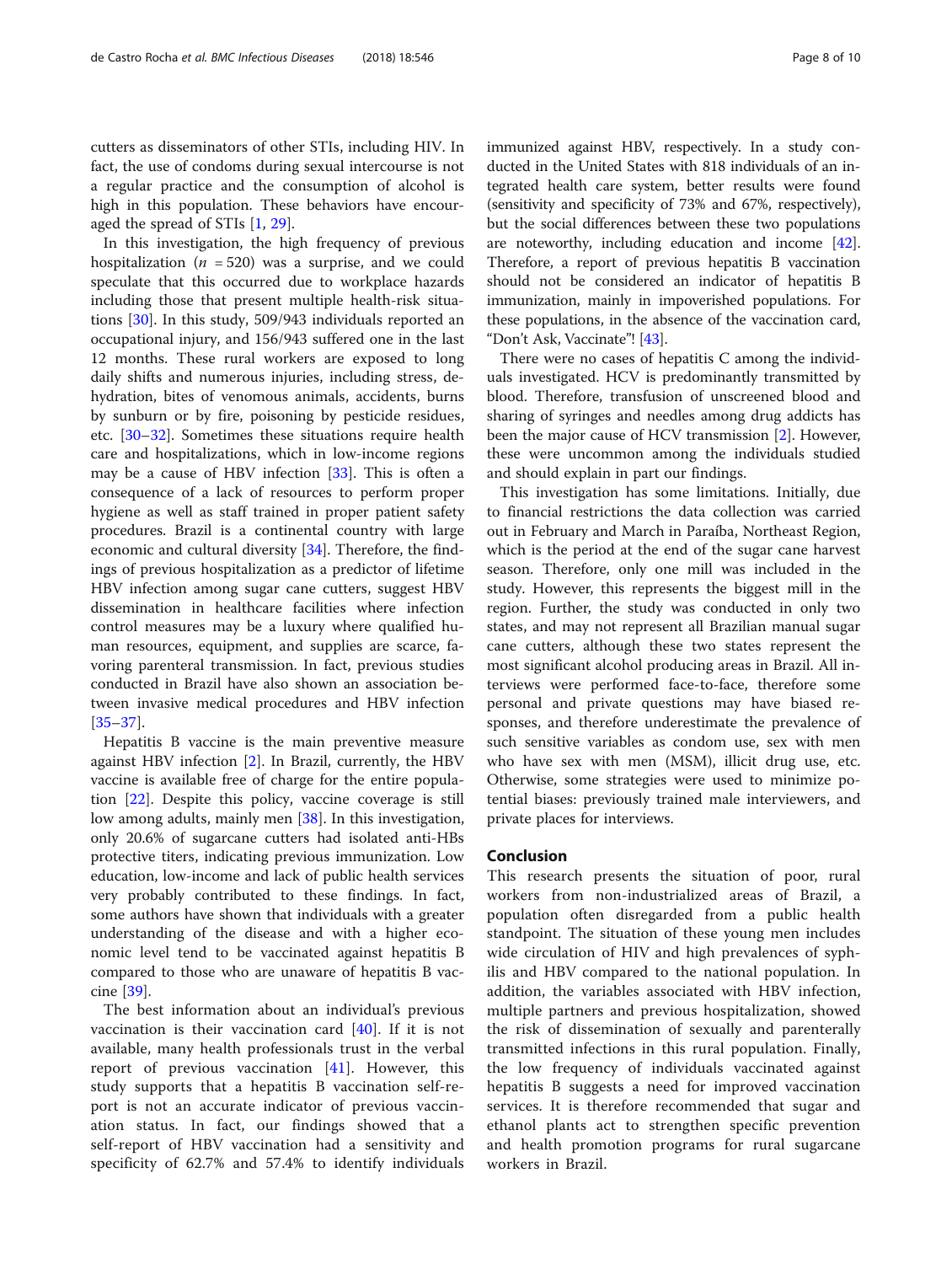## <span id="page-8-0"></span>Abbreviation

CI: Confidence Interval; HBV: Hepatitis B virus; HCV: Hepatitis C virus; HDI: Human development index; HIV: Human immunodeficiency virus; MSM: Men who have sex with men; NPV: Negative predictive values; PPV: Positive predictive values; STD: Sexually transmitted disease; STI: Sexually transmitted infection; TT: Treponemal test; VDRL: Venereal disease research laboratory

#### Acknowledgements

We would like to thank the members of the Center for Studies in Epidemiology and Care in Infectious Diseases, with emphasis on Viral Hepatitis/ Núcleo de Estudos em Epidemiologia e Cuidados em Agravos Infecciosos, com ênfase em Hepatites Virais (NECAIH) for their participation during the planning, execution, and evaluation of this study. Brian Ream edited this manuscript in English.

#### Funding

This study was made possible by the financial support of the National Counsel of Scientific and Technological Development in Brazil/Conselho Nacional de Desenvolvimento Científico e Tecnológico do Brasil, funding call: CNPq Universal/2014, and by the University Extension Program/Programa de Extensão Universitária (ProExt 2016/2017).

#### Availability of data and materials

The datasets supporting the conclusions of this article are included within the article and its tables. Additional data may be available from the corresponding author upon reasonable request.

#### Authors' contributions

DFNCR study concept and design, data collection, literature search. LRCR study concept and design, data collection, literature search. CAS study concept and design, data collection, literature search. BRO data collection, literature search. TLSM data collection, literature search. RMBM study concept and design, data collection, literature search. MAM study concept and design, data collection, literature search. MASC study concept and design, data collection, literature search. JPS study concept and design, data collection, literature search. ACOS study concept and design, data collection, literature search. MMS study concept and design, data collection, literature search. KAAC study concept and design, literature search, data collection, statistical analyses, data interpretation and supervision, drafting of the manuscript. RLC critical revision of the manuscript for important intellectual content. SAT study concept and design, data collection, critical revision of the manuscript for important intellectual content and supervision. All authors read and approved the final manuscript.

#### Ethics approval and consent to participate

This study was approved by the Research Ethics Committees of Brazil in Goiás and Paraíba, according to resolution CNS No. 466/12, under protocols 042796/2015 and 1,507,737/2016, respectively. All individuals who agreed to participate in the study provided written informed consent, through a signature or thumbprint.

#### Consent for publication

Not applicable.

#### Competing interests

The authors declare that they have no competing interests.

#### Publisher's Note

Springer Nature remains neutral with regard to jurisdictional claims in published maps and institutional affiliations.

#### Author details

<sup>1</sup> Faculty of Nursing, Federal University of Goias/Universidade Federal de Goiás, Goiânia, GO, Brazil. <sup>2</sup>Institute of Tropical Pathology and Public Health, Federal University of Goias/Universidade Federal de Goiás, Goiânia, GO, Brazil. <sup>3</sup>Faculty of Nursing, Federal University of Paraiba/Universidade Federal da Paraíba, João Pessoa, PB, Brazil. <sup>4</sup>Department of Epidemiology, College of Public Health and Health Professions and College of Medicine, University of Florida, Gainesville, FL, USA.

# Received: 28 May 2018 Accepted: 9 October 2018 Published online: 03 November 2018

#### References

- 1. Unemo M, Bradshaw CS, Hocking JS, de Vries HJC, Francis SC, Mabey D, Marrazzo JM, Sonder GJB, Schwebke JR, Hoornenborg E, Peeling RW, Philip SS, Low N, Fairley CK. Sexually transmitted infections: challenges ahead. Lancet Infect Dis. 2017;17(8)::e235–e279. [https://doi.org/10.1016/S1473-](https://doi.org/10.1016/S1473-3099(17)30310-9.) [3099\(17\)30310-9..](https://doi.org/10.1016/S1473-3099(17)30310-9.)
- 2. World Health Organization [WHO]. Global Hepatitis Report. (2017). [http://](http://apps.who.int/iris/bitstream/10665/255016/1/9789241565455-eng.pdf?ua=1) [apps.who.int/iris/bitstream/10665/255016/1/9789241565455-eng.pdf?ua=1](http://apps.who.int/iris/bitstream/10665/255016/1/9789241565455-eng.pdf?ua=1). Accessed 19 Jan 2018.
- 3. World Health Organization [WHO]. HIV/AIDS Fact sheet Updated July 2017. (2017). <http://www.who.int/mediacentre/factsheets/fs360/en/>. Accessed 19 Jan 2018.
- 4. Peeling RW, Mabey D, Kamb ML, Chen XS, Radolf JD, Benzaken AS. Syphilis. Nat Rev Dis Primers. 2017;3:17073. [https://doi.org/10.1038/nrdp.2017.73.](https://doi.org/10.1038/nrdp.2017.73)
- 5. Frew PM, Parker K, Vo L, Haley D, O'Leary A, Diallo DD, Golin CE, Kuo I, Soto-Torres L, Wang J, Adimora AA, Randall LA, Del Rio C, Hodder S, HIV Prevention Trials Network 064 (HTPN) Study Team. Socioecological factors influencing women's HIV risk in the United States: qualitative findings from the women's HIV SeroIncidence study (HPTN 064). BMC Public Health. 2016; 16(1):803. [https://doi.org/10.1186/s12889-016-3364-7.](https://doi.org/10.1186/s12889-016-3364-7)
- 6. Degenhardt L, Peacock A, Colledge S, Leung J, Grebely J, Vickerman P, Stone J, Cunningham EB, Trickey A, Dumchev K, Lynskey M, Griffiths P, Mattick RP, Hickman M, Larney S. Global prevalence of injecting drug use and sociodemographic characteristics and prevalence of HIV, HBV, and HCV in people who inject drugs: a multistage systematic review. Lancet Glob Health. 2017;5(12):e1192–e1207. [https://doi.org/10.1016/S2214-](https://doi.org/10.1016/S2214-109X(17)30375-3) [109X\(17\)30375-3.](https://doi.org/10.1016/S2214-109X(17)30375-3)
- 7. Saffier IP, Kawa H, Harling G. A scoping review of prevalence, incidence and risk factors for HIV infection amongst young people in Brazil. BMC Infect Dis. 2017;17(1):675. <https://doi.org/10.1186/s12879-017-2795-9.>
- 8. Souto FJ. Distribution of hepatitis B infection in Brazil: the epidemiological situation at the beginning of the 21 st century. Rev Soc Bras Med Trop. 2016;49(1):11–23. <https://doi.org/10.1590/0037-8682-0176-2015.>
- 9. Puga MA, Bandeira LM, Pompilio MA, Croda J, Rezende GR, Dorisbor LF, Tanaka TS, Cesar GA, Teles SA, Simionatto S, Novais AR, Nepomuceno B, Castro LS, Lago BV, Motta-Castro AR. Prevalence and incidence of HCV infection among prisoners in Central Brazil. PLoS One. 2017;12(1). [https://](https://doi.org/10.1371/journal.pone.0169195) [doi.org/10.1371/journal.pone.0169195.](https://doi.org/10.1371/journal.pone.0169195)
- 10. Komninakis SV, Mota ML, Hunter JR, Diaz RS. Late presentation HIV/AIDS is still a challenge in Brazil and worldwide. AIDS Res Hum Retrovir. 2017. <https://doi.org/10.1089/AID.2015.0379.>
- 11. União da Indústria de Cana-de-Açúcar [ÚNICA]. Avanço Da Mecanização Incentiva Adoção De Tecnologias De Última Geração Em Sp. (2013). [http://](http://www.unica.com.br/noticia/2981091792031019628/avancodamecanizacaoincentivaadocaodetecnologiasdeultimageracaoemsp) [www.unica.com.br/noticia/2981091792031019628/](http://www.unica.com.br/noticia/2981091792031019628/avancodamecanizacaoincentivaadocaodetecnologiasdeultimageracaoemsp) [avancodamecanizacaoincentivaadocaodetecnologiasdeultimageracaoemsp.](http://www.unica.com.br/noticia/2981091792031019628/avancodamecanizacaoincentivaadocaodetecnologiasdeultimageracaoemsp) Accessed 19 Jan 2018.
- 12. Companhia Nacional de Abastecimento [CONAB]. Acompanhamento Da Safra Brasileira De Cana-De-Açúcar, Primeiro Levantamento, Abril 2017. Monitoramento agrícola – Cana-de-açúcar. 2017;4(1):1–57 [http://www.](http://www.conab.gov.br/OlalaCMS/uploads/arquivos/17_04_20_14_04_31_boletim_cana_portugues_-_1o_lev_-_17-18.pdf) [conab.gov.br/OlalaCMS/uploads/arquivos/17\\_04\\_20\\_14\\_04\\_31\\_boletim\\_](http://www.conab.gov.br/OlalaCMS/uploads/arquivos/17_04_20_14_04_31_boletim_cana_portugues_-_1o_lev_-_17-18.pdf) [cana\\_portugues\\_-\\_1o\\_lev\\_-\\_17-18.pdf](http://www.conab.gov.br/OlalaCMS/uploads/arquivos/17_04_20_14_04_31_boletim_cana_portugues_-_1o_lev_-_17-18.pdf). Accessed 19 Jan 2018.
- 13. Morte CC. Por Exaustão No Trabalho. Universidade Federal da Bahia, Salvador. Caderno CRH. 2017;30(79):105–20 [http://www.redalyc.org/articulo.](http://www.redalyc.org/articulo.oa?id=347651659007) [oa?id=347651659007.](http://www.redalyc.org/articulo.oa?id=347651659007) Accessed 19 Jan 2018.
- 14. Costa PFF, Silva MS, Santos SL. O desenvolvimento (in)sustentável do agronegócio canavieiro. Ciênc saúde coletiva. 2014;19(10):3971–80. [https://](https://doi.org/10.1590/1413-812320141910.09472014) [doi.org/10.1590/1413-812320141910.09472014.](https://doi.org/10.1590/1413-812320141910.09472014)
- 15. Rosendo JS, Matos PF. Social impacts with the end of the manual sugarcane harvest: a case study in Brazil. Sociol Int J. 2017;1(4). [https://doi.](https://doi.org/10.15406/sij.2017.01.00020) [org/10.15406/sij.2017.01.00020](https://doi.org/10.15406/sij.2017.01.00020).
- 16. Instituto Brasileiro de Geografia e Estatística[IBGE]. Conheça Cidades E Estados Do Brasil. (2017). <https://cidades.ibge.gov.br/brasil>. Accessed 19 Jan 2018.
- 17. Novacana. As usinas de Açúcar e Etanol do Brasil. (2017). [https://www.](https://www.novacana.com/usinas_brasil/) [novacana.com/usinas\\_brasil/](https://www.novacana.com/usinas_brasil/). Accessed 19 Jan 2018.
- 18. Ministério da Saúde. Secretaria de Vigilância em Saúde. Boletim Epidemiológico HIV. Brasília. 2015;4(1).